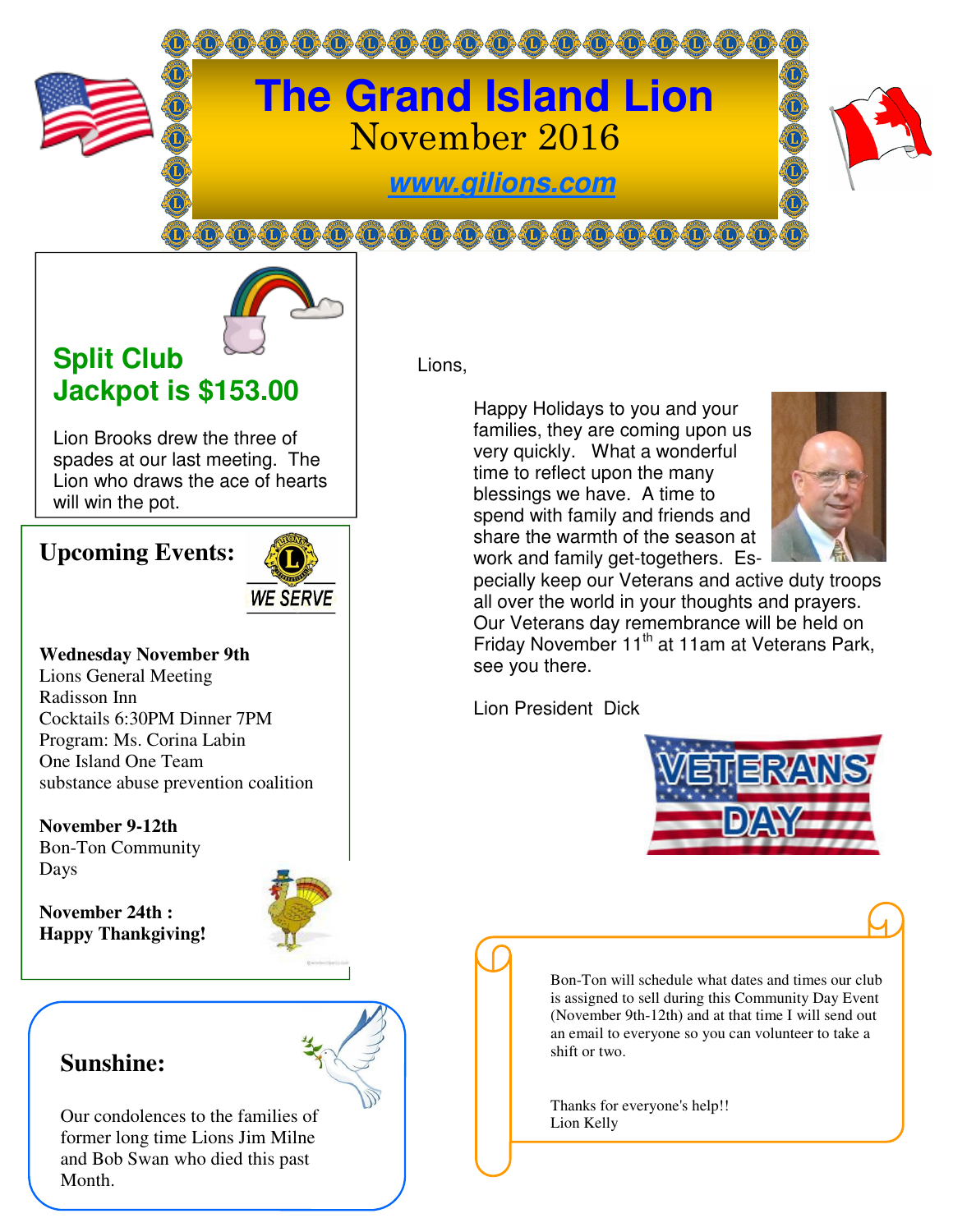

Lions,

Lion Tom W. and I met with the Bottle Junction manager and set up our Lions club charity account. Just take your returnable cans and bottles there and ask that the deposit money go to the Grand Island Lions. They will send a check to us quarterly. That's all you have to do. Drink up and spread the word to your family, friends and neighbors. Bottle Junction: 2447 Grand Island Boulevard Grand Island, NY 14072 716-774-1200

#### IPP Lion Tom Rusert

Lions,

 Please remember to bring non perishable food items to our meetings to benefit the Grand Island Neighbors Foundation's food pantry. Also we are still collecting used cell phones for Erie Co. Sheriff Deputy Joe Chuboda's domestic violence program.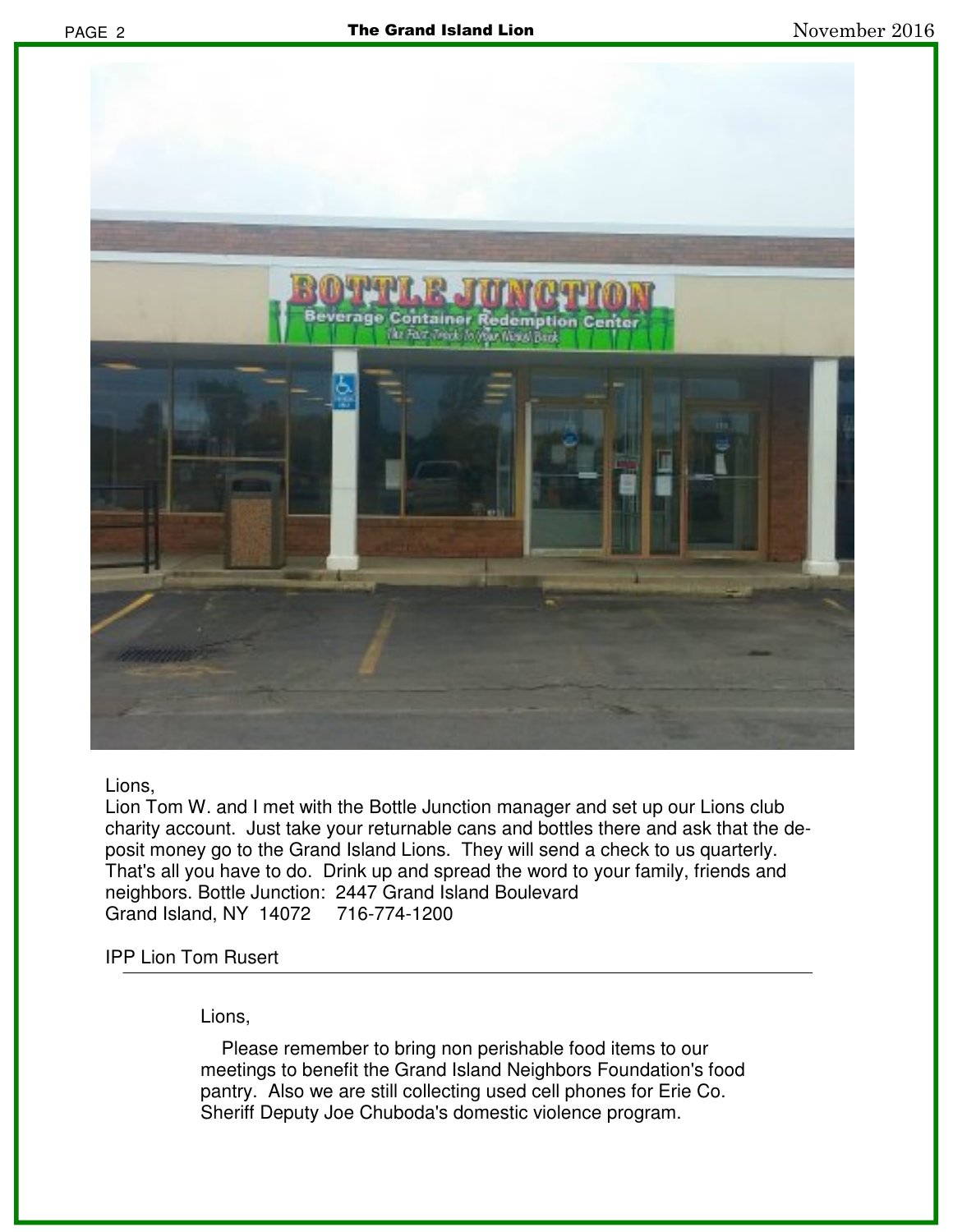

Group Photos of some of our Lions and Guests at out 60th Anniversary celebration held on Wednesday October 26th at the Buffalo Launch Club. In addition to community members and Lions District Officials, a large contingent of Lions from our Sister Club of Merritton Ontario were also present (bottom photo). Additional photos on pages 4 and 5.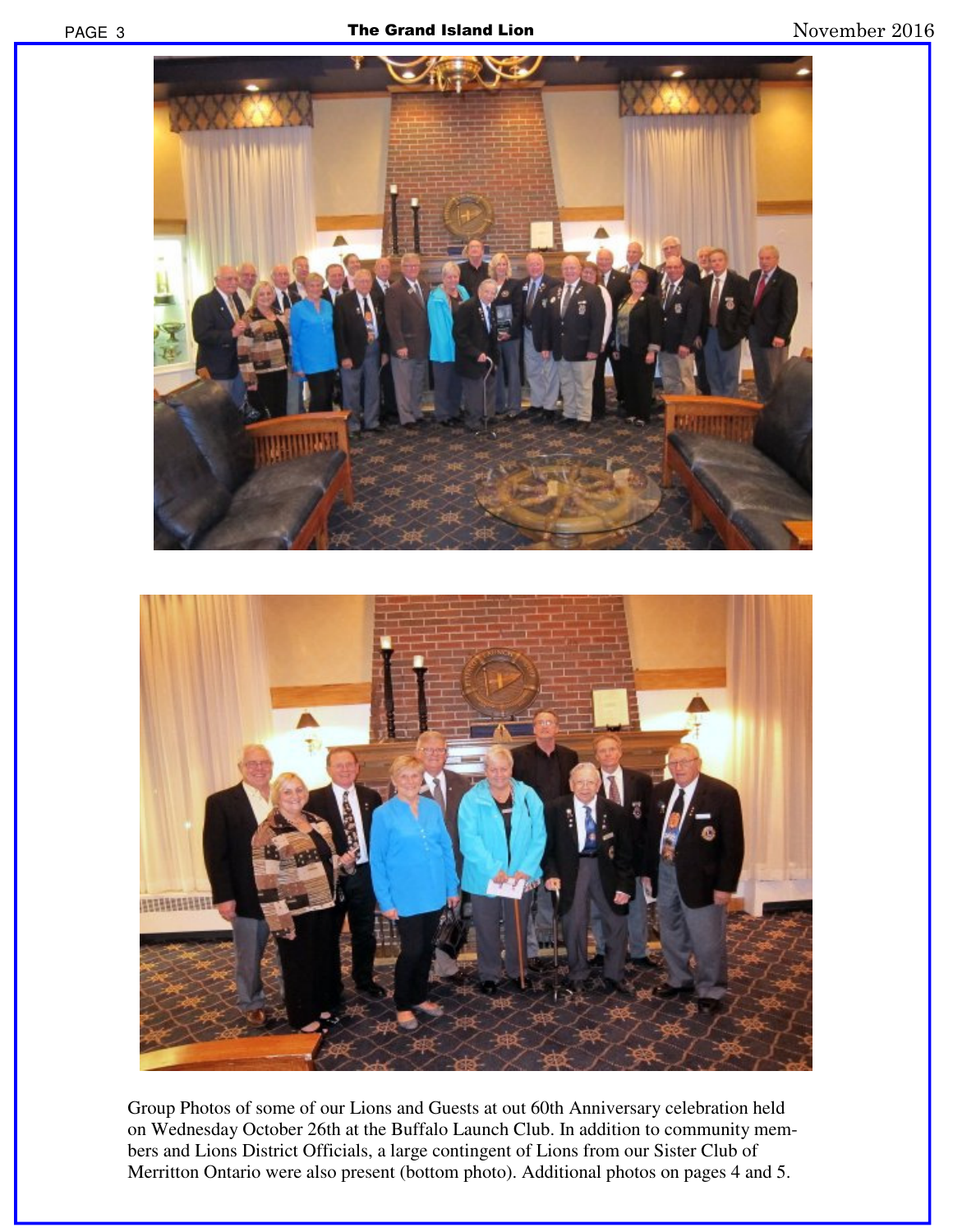# Grand Island Lions 60th Anniversary Party

Clockwise from upper Rt: Lion Donna Lavallee presented Lion Bob Goulding with the 60 Year Service Award; Lion District Governor John Haak was the keynote Speaker; Merritton Lion George Hosdick presented Lion President Dick Crawford with a Merritton Banner for our Club; and Lions Paul Bassette and Annette Boies-Lobl present the Robert Uplinger Award to the Buffalo Launch Club. Receiving the Award are Commodore Rhonda Ried and Director Bob DeGlopper.